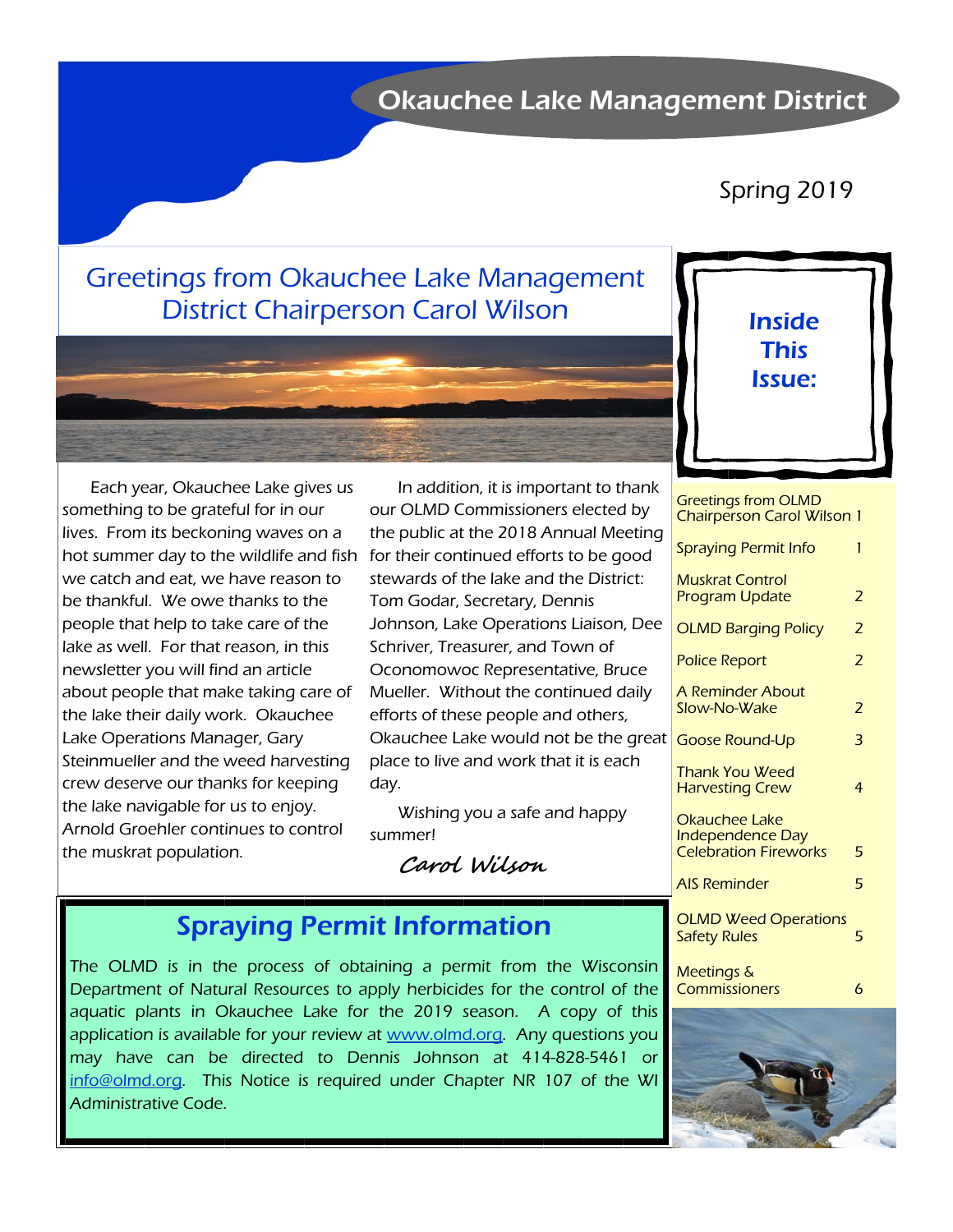## Muskrat Control Program Update by Arnold Groehler

The spring muskrat removal program is currently underway! There are colony traps set along the shoreline throughout the lake. Muskrat activity has been slower this year in conjunction with the cooler weather patterns. As things warm up, activity should increase. If you see muskrats swimming along your shoreline, especially if they use the same location, please mark that spot with some flagging. This indicates an active burrow. Then call Arnold Groehler (262-490-9363) to come out and set some traps!

Once the muskrats are removed it is important to dig up the burrows and repair the damage, otherwise new muskrats will arrive and move in to that burrow. The burrows need to be completely dug, filled in with stone and re-seeded. Place rocks in the entrance to the burrows under your sea wall. If you have any questions, about how to fill in the burrows, please give Arnold a call.



Photo courtesy of Arnold Groehler

### OLMD Barging Policy

It is the OLMD policy regarding collection of aquatic plants from landowners that all plants for pick up MUST be placed on the end of the pier. This placement facilitates pick up, avoids damage to the hull of the barge on shoreline obstructions (i.e., rocks) and allows the employees to safely transfer the plant material to the barge. Recently some landowners placed plants to be picked up on rocks at the shoreline to avoid discoloration of their pier. OLMD employees will not be allowed to risk their safety and personal injury to traverse rocky shoreline areas while carrying pitchforks to retrieve the weeds. It is imperative that the plants be placed on the end of the pier for pick-up.

Plants will be picked up during the week from piers in the sections being cut on a particular day and every Monday and Friday, weather permitting. Please check the OLMD website home page (www.olmd.org) frequently to review the updated cutting schedule.

Plants must be free of any trash, such as cans, tree limbs, leaves, etc., as the farmers who receive the plant material will not accept anything except plants.

In the rare event plants must be on the shoreline, they must be in one pile in a location allowing the employees to easily transfer the plants directly to the barge. Please note that adequate space is required between piers, boat-lifts, etc. to safely maneuver the barge to the pick-up point (20 feet minimum). If, in the opinion of the foreman (and after discussion with the riparian owner), these conditions are not met, the Commission's policy is to refuse pick up of plant material until the above conditions have been met.

If you have any questions, please call 262-966-0286.

The following information was provided by the Town of Oconomowoc Police Department at the August 27, 2018 Annual Meeting. Town Police patrol Okauchee Lake on a part-time basis from the first weekend in May through Labor Day and beyond. Officer Williams reported the following:

Police Report

 Total patrol hours: 466 Citations: 90 Warnings: 343

 Boater Safety Class : 0 (due to lack of students) During the 2018 Tie-Up, the DNR, Waukesha County Sheriff's Department, Town of Oconomowoc and the Town of Merton provided boat patrols. There were five Boat Tie-Up related OWI arrests made this year. Please continue to use safe boating practices.

Officer Williams also noted there is a Facebook page titled "It Floated Away on Okauchee" where people post lost and found items to be retrieved.

### A Reminder About Slow-No-Wake

"Slow-No-Wake" by definition means the slowest possible speed by which one can maintain steerage. Boating violations observed on the lake should be reported through the City of Oconomowoc dispatch center at 262-567-4401. This number could be used for emergency purposes in addition to calling 911.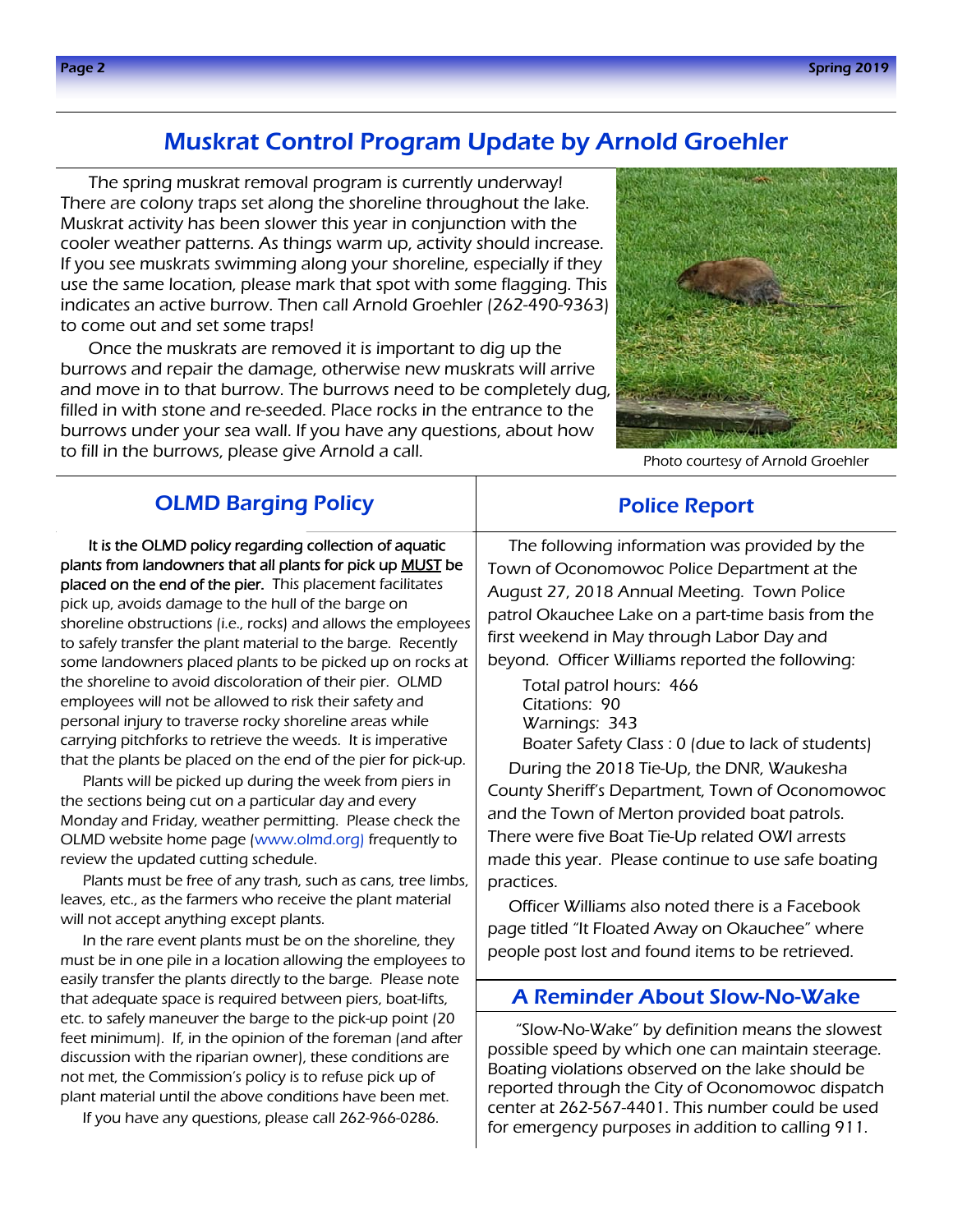## Goose Round-Up

 The District will again cooperate with the USDA Fish and Wildlife Service to round up nonmigratory Canadian Geese on Okauchee Lake in 2019. The Goose Round-Up will take place in mid-June when the birds are flightless.

In order for this project to move forward, we need your consent. We are required to have your consent to access your property before the Round-Up. Once you provide consent, you are no long-<u>er required to complete it annually</u>. IF YOU SUBMITTED THE CONSENT FORM TO THE OLMD AFTER  $2012,$ YOU DO NOT NEED TO FILL OUT THE FORM EACH YEAR. IF YOU HAVE NOT COMPLETED THE CONSENT FORM SINCE 2012, PLEASE RETURN THE COMPLETED GOOSE ROUND-UP CONSENT FORM BELOW BY JUNE 15, 2019.

Return the consent form to:

#### OLMD P.O. BOX 526 Okauchee, WI 53069

This form can also be completed online. To do so, please visit our website, www.olmd.org and click on "Forms".

We need to know where the geese hang out! Please let us know where you have seen geese by calling the OLMD office at 262-966-0286 or emailing us at info@olmd.org.

## Permission for Entry to Property for Goose Round-Up

I authorize representatives from the United States Department of Agriculture—Wildlife Services and the Okauchee Lake Management District (OLMD) to access the property/properties listed below for the purposes of goose round-up. Decisions on goose management will be made on an annual basis. This permission form has no expiration date and remains in effect unless you request to be removed from the approved site list. Please contact the OLMD by calling its office at 262-966-0286 or by emailing info@olmd.org if you wish to be removed from the list, have problems with geese on your property, know of a nest, or have any questions or concerns. Thank you for your assistance!

| Phone:                                                              |  |  |  |  |  |  |
|---------------------------------------------------------------------|--|--|--|--|--|--|
|                                                                     |  |  |  |  |  |  |
| Please return this form as soon as possible, no later than June 15. |  |  |  |  |  |  |
|                                                                     |  |  |  |  |  |  |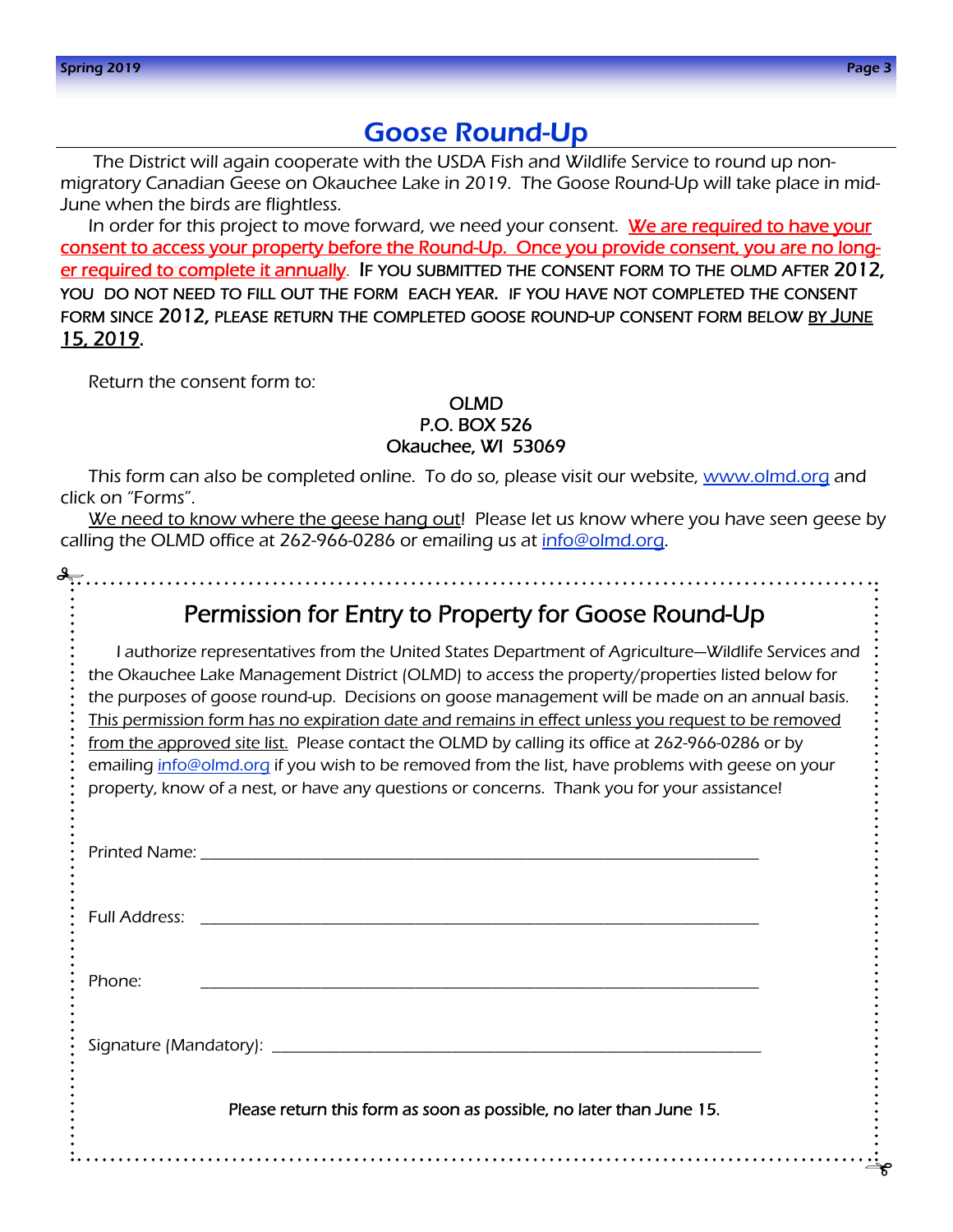### Thank You Weed Harvesting Crew! A Few Words With Gary Steinmueller, OLMD Lake Operations Manager



Gary Steinmueller has been working on Okauchee Lake longer than some kids have lived on its shores. For the past 13 years, he has been the Lake Operations Manager for the Okauchee Lake Management District. It is his job to supervise all weed cutting and barging operations on the lake, including hiring, crew training, and equipment

maintenance and repair in every season. As you are well aware, his job is very important! Recently, Gary took some time from his busy spring schedule to answer some questions about his "life on the lake." How many people are in the summer and winter weed cutting crews?

There are 12 crew members in the spring. Ideally there are 12 in the fall also; however most of the time there are only five because the majority of the crew returns to college in September.

#### How big is the weed cutter? What is the maximum/minimum cutting depths of the weed cutter? How many pounds of weeds can the barge hold?

The weed cutter is approximately 42 feet long and weighs 15 tons! The maximum cutting depth is

five feet below the cutter and the minimum cutting depth is one foot. The barge holds one and one-half tons of lake weeds.

#### How long does it take to cut the entire lake one time?

In a perfect summer it would take approximately five weeks with the first cutting in the second week of June and concluding in July. In reality, the weather



rarely cooperates. We try to get to "hot spots" first. The lake cutting gets split up a bit after that due to

different factors, such as weed growth and resident requests. We do try our best to get the entire lake cut at least once every summer but it can be difficult to accomplish. What is the most challenging area of the lake and why?

Highway C, Gastricks Bay and Stephens Bay. There are nutrients from farm fields coming into the lake in these areas that make the weeds very happy!



#### What is the best part of your job?

Knowing that the job is getting done safely with the safety of the crew as a priority and that the lake looks good, according to my standards, is the best part of my job.

#### What do you wish residents knew about cutting and barging the lake?

Residents should know that the crew is a well trained team that can safely run all the cutting and barging equipment stronger and better than any other lake crew! The strong training program we use

keeps them safe and also keeps them from damaging other's property. Crew members end up working in all weather conditions, including high heat and storms, etc. Working on the lake is not always as easy as one might think.

> Thank you, Gary and the OLMD weed harvesting crew!

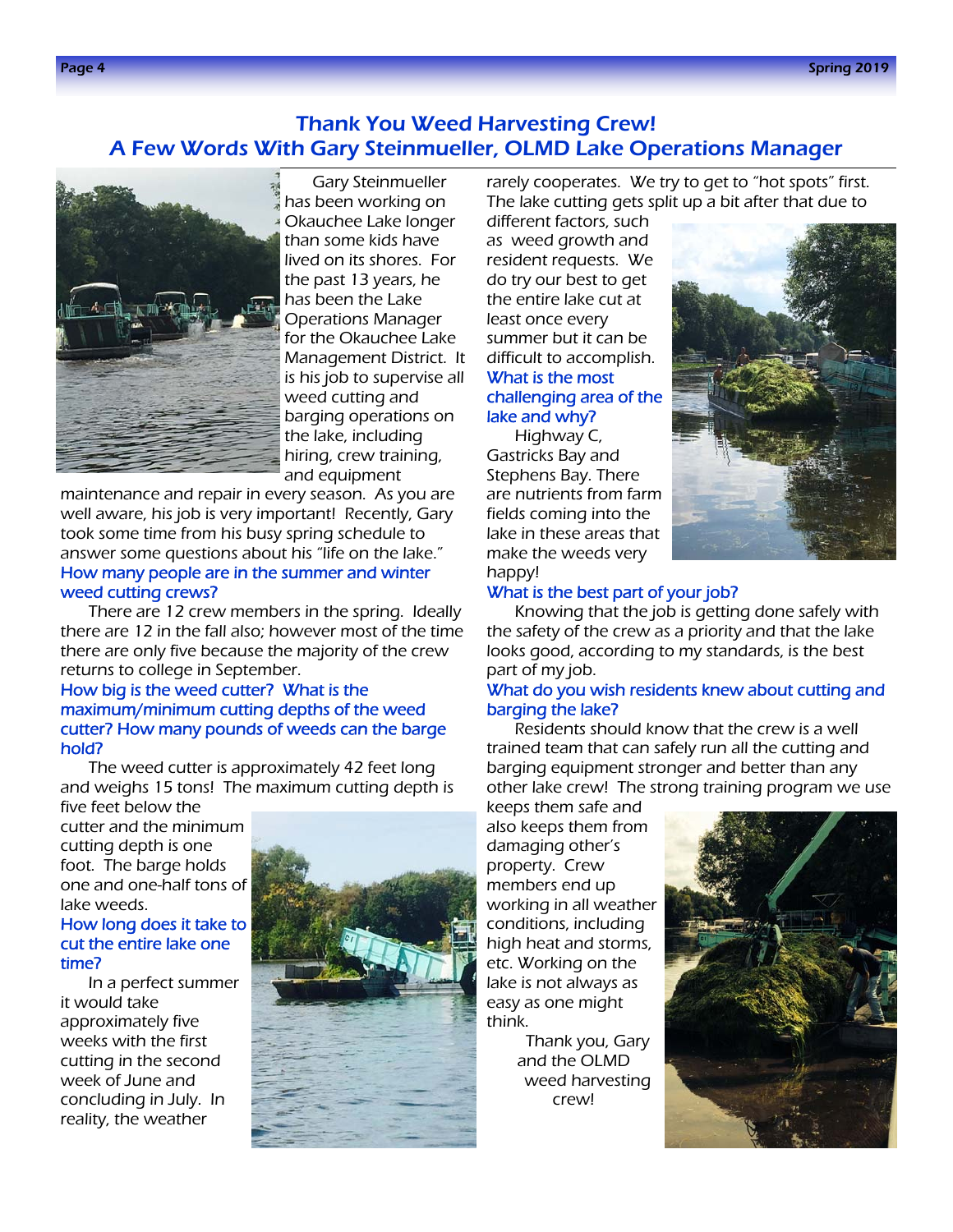#### Spring 2019 Page 5

### Okauchee Lake Independence Day Celebration Fireworks

Okauchee Lake knows how to celebrate! Date: Thursday, July 4, 2019 Time: 9:30 p.m., approximately Location: Island Park In Front Of The Golden Mast

Restaurant On Okauchee Lake

We need your help! This fireworks display is funded solely by donations from local residents and businesses.



To help continue this yearly tradition, please call Monica Pakalski at 414-801-4888 or send your donations to:

### Okauchee Fireworks Fund W353N6220 Marina Drive Oconomowoc, WI 53066

Online donations are accepted at www.okaucheelakefireworks.com or venmo@OkaucheeLake-FireworksFund.

Please join the Okauchee Lake community in celebrating our independence at this Fireworks Extravaganza!





For additional fireworks fun...On Wednesday, July 3rd another fireworks display will begin at dusk near Whittaker Bay. Enjoy!

### Aquatic Invasive Species Reminder from AIS Coordinator, Cassie Taplin

As we quickly approach the warm summer months, many eager anglers and boaters are prepping to get out on Wisconsin's beautiful lakes and rivers. With increased boat traffic also comes the risk of boaters spreading aquatic invasive species! It is important for anglers and boaters to remember to make sure boats and gear are clean before entering a water body. Remember to:

- CLEAN off all plants & animals from your boat, trailer & gear
- REMOVE attached aquatic plants or animals from your boat, trailer & gear
- DRAIN all water from your boat including livewells & bait buckets
- NEVER MOVE animals, plants or live fish away from a water body

OLMD Weed Cutting Operations Soon Underway! Please Review These Safety Rules!

• Please mark any underwater obstacles, such as boat tracks, ramps, raft chains, etc. with a clearly visible buoy. These are unsafe for employees and equipment. If unmarked, these obstacles

would prevent us from cutting in your area and could cause harm or damage to people and equipment!



- Placement of personal buoys may affect the ability to cut weeds in that area.
- Do not swim near or around equipment. If you swim between piers, we cannot cut in your area until you exit the water.
- Keep boat/wave runners at least 150 ft. from equipment at all times! We cannot change direction easily to avoid you.
- If passing equipment, please do so without a wake. A wake can cause operators to lose control of equipment.